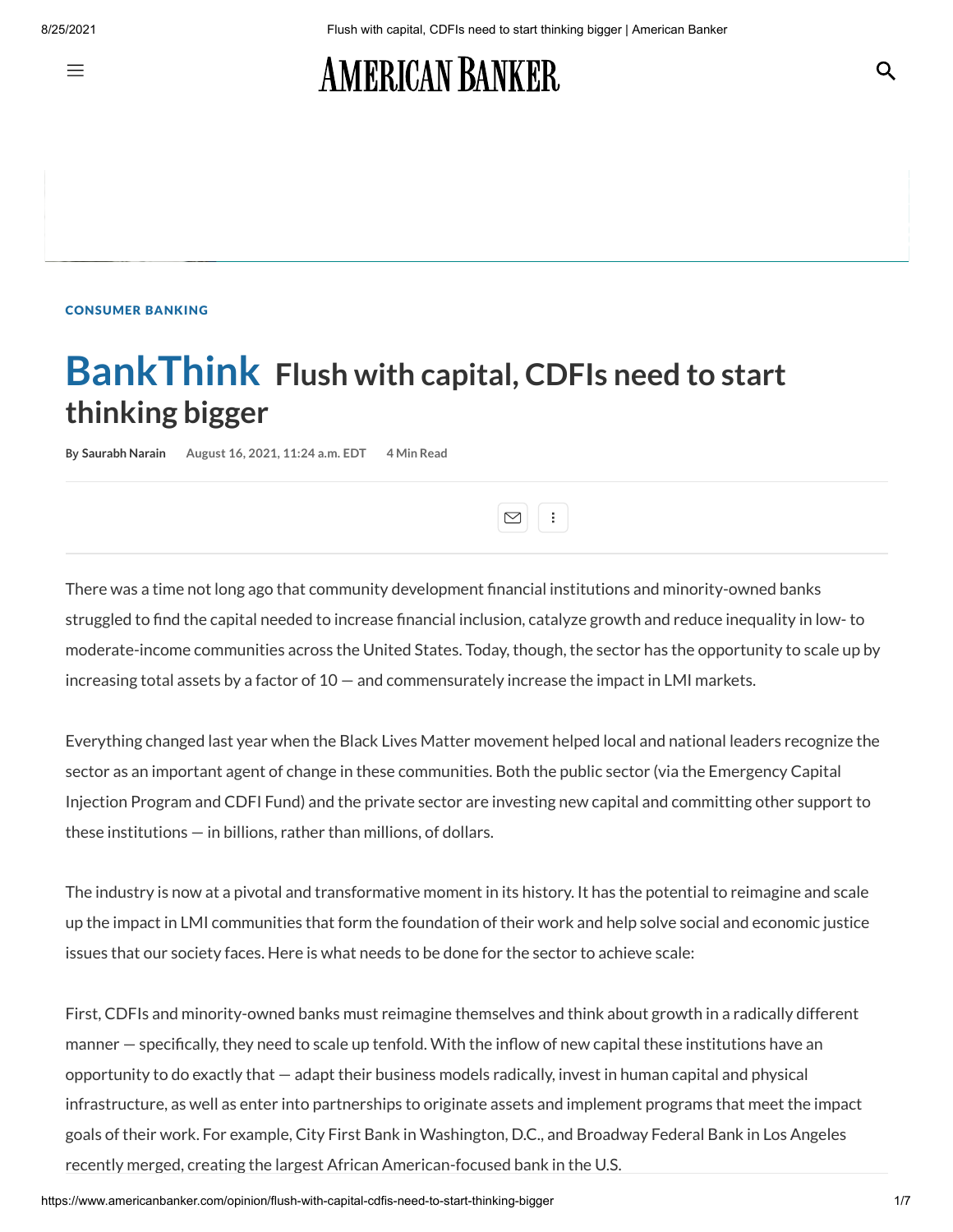

BIOMETRICS CAN HEIP MAKE MODILE

#### SPONSOR CONTENT FROM ONES[PA](https://www.onespan.com/)N

Second, CDFIs and minority-owned banks must focus on becoming investor-friendly, even as they are generating impact. They need to create robust strategies to provide return on and return of capital to investors within a reasonable period of time. Institutions that adopt this approach can access more capital and hence scale. On the other hand, institutions that do not adopt an investor-friendly approach will find it difficult to grow.

Finally, investors and funders need to make long-term commitments, not one-off contributions. This is not about a moment of good public relations for a few CEOs; it is about catalyzing a lifetime of change for hundreds of thousands of Americans. Several large banks, corporations and financial technology companies have committed capital and funding to the sector, and this capital has to have three characteristics:

1. Long-term capital — investors and funders need to commit capital that is long-term in nature. It takes years, decades and sometimes longer to create vibrancy in these communities that have suffered from disinvestment. Longterm capital is needed that can be deployed in a patient manner to meet the needs in local communities.

2. Lower-cost capital — creating change in communities requires a combination of capital from market rate to lowercost capital. Lower-cost and philanthropic capital is needed for creating a safety net and/or loan-loss reserves, and long-term capital helps in filling gaps in capital stacks, while market rate capital can be used to generate scale.

3. Significant amounts of capital — corporate America and the government must commit capital at scale in order to solve the social and economic justice issues that are so deeply ingrained in society.

We laud the major banks, foundations and philanthropists, as well as the Congress and Treasury for their equity investments into CDFIs and minority-owned banks — a vindication of work done over the last several years. At the same time, it is concerning when corporations believe that by placing fully insured, market rate, short term deposits into banks, they can create change. We need greater engagement as we collectively define success.

The industry needs to do a better job of measuring and communicating the impact of CDFIs and minority-owned banks. The sector needs to step up to measure the impact that they generate in a qualitative and quantitative manner. This will allow benchmarking and also generation of longitudinal analysis to further support the case.